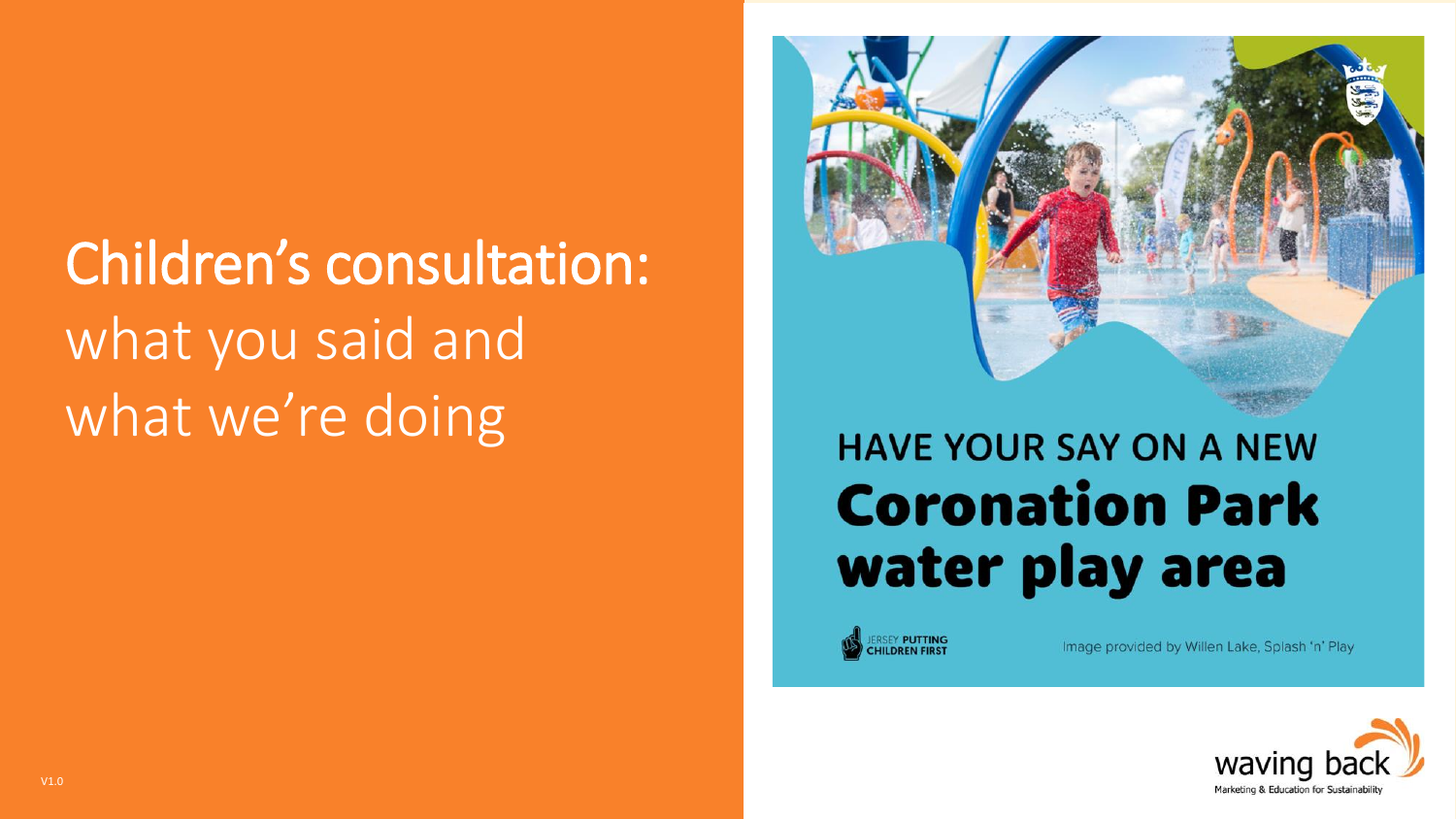#### My dream water play

Help us design a new water play area at Coronation Park. In the space below, draw or write down what your dream water play area would look like.

First name:

Age: School:

Government **ERSEY PUTTING** 

The water play area at Coronation Park is being redesigned. We will create a place that is safe, fun and somewhere that children and their families/carers will want to go to again and again. We want to be inspired by children, and to use their designs to inspire Islanders.

Completed worksheets to be received by 29 March 2021:

- · Email: dfi@gov.je
- · Post: Water Play Designs, PO Box 412, St Helier, JE4 8UY

Name of parent / guardian / teacher submitting this worksheet:

Tick here if you consent to this worksheet being used to publicise the new Coronation Park water play area (children's identities will not be included)

Adults can give their views by going to gov.je/WaterPlay.

To help us design the new Water Play area at Coronation Park, we asked you to draw or write about your dream water play area.

We received ideas from 233 children.

Thank you to everyone who shared their ideas with us.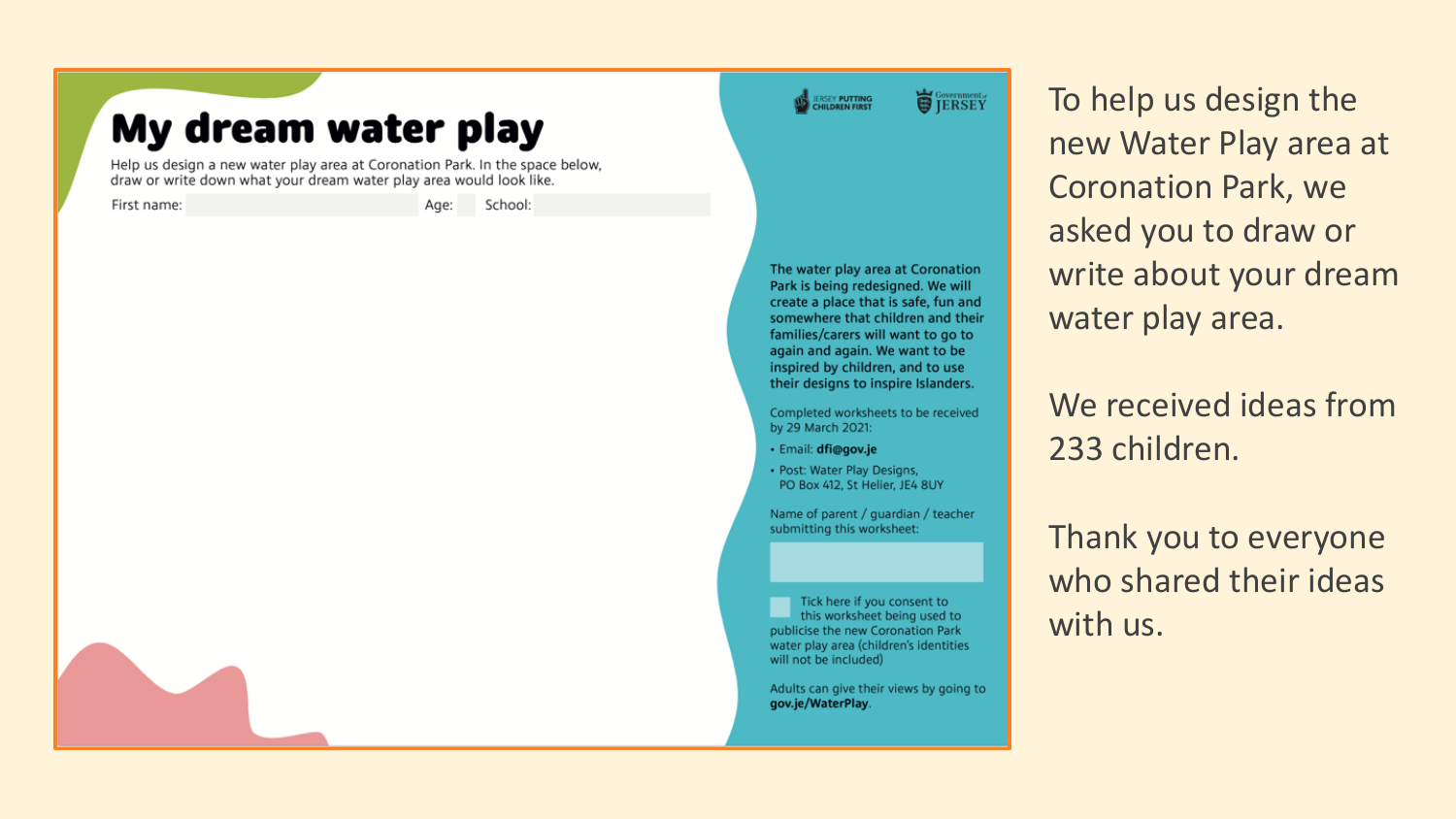### Type of water play area: what you told us



More than half of all the responses included a pool and a water play area. About a third of responses included a pool but most of these ideas included a deep swimming pool.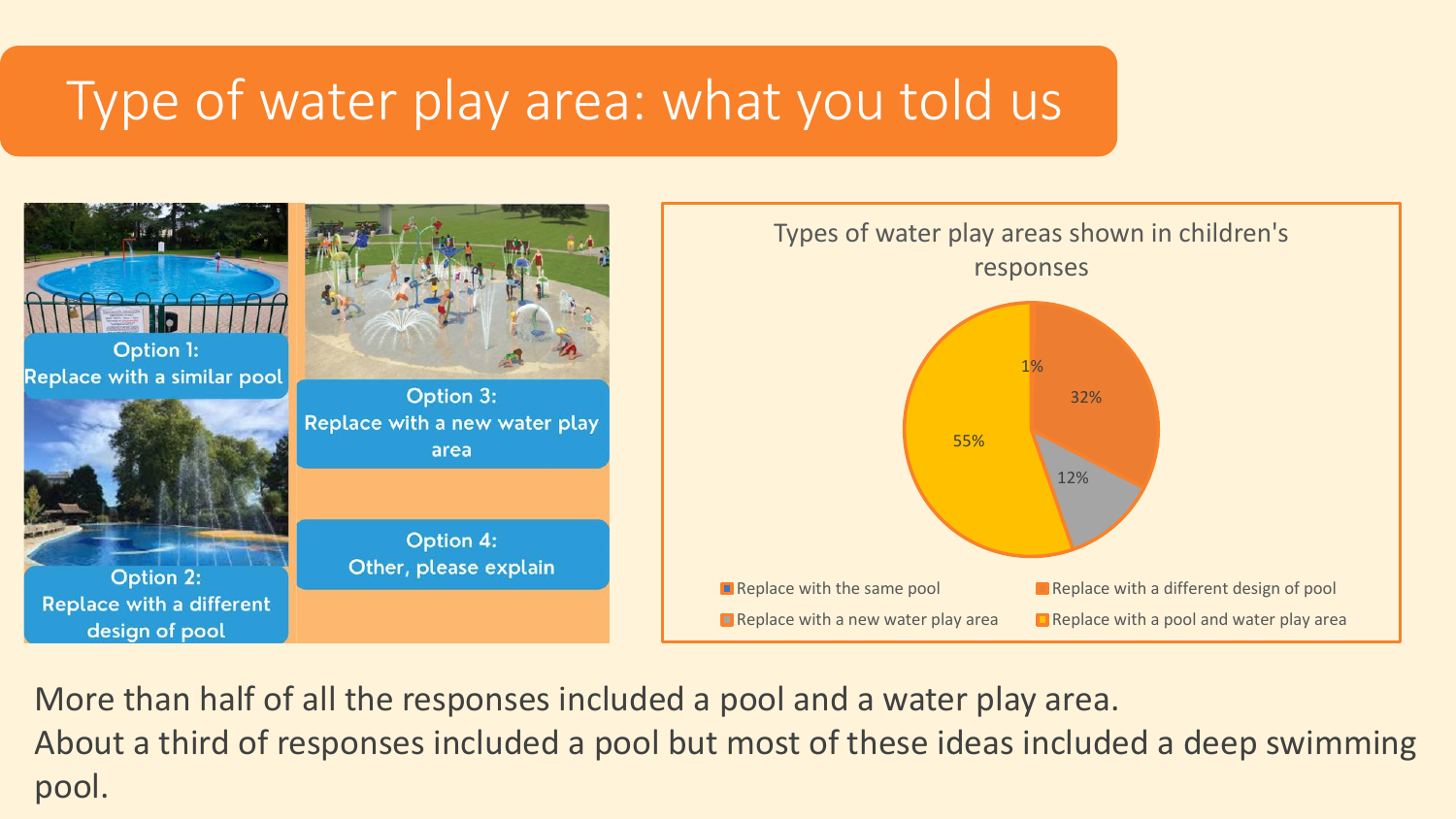

The most popular features were fountains, spray/sprinklers, cannons and tipper buckets.

22  $102$ 96  $25$ 44 61 Push buttons | 12 Channels/gutters 5 Pumps 6 Float/race toys 7  $26$ Shallow stream 6 Paddling stream 13 1m depth 16 Different levels | 13 0 20 40 60 80 100 120 Jets Fountain Spray/Sprinklers Splash pad Tipper buckets Cannons Dry play area Number of children's responses including specific water play features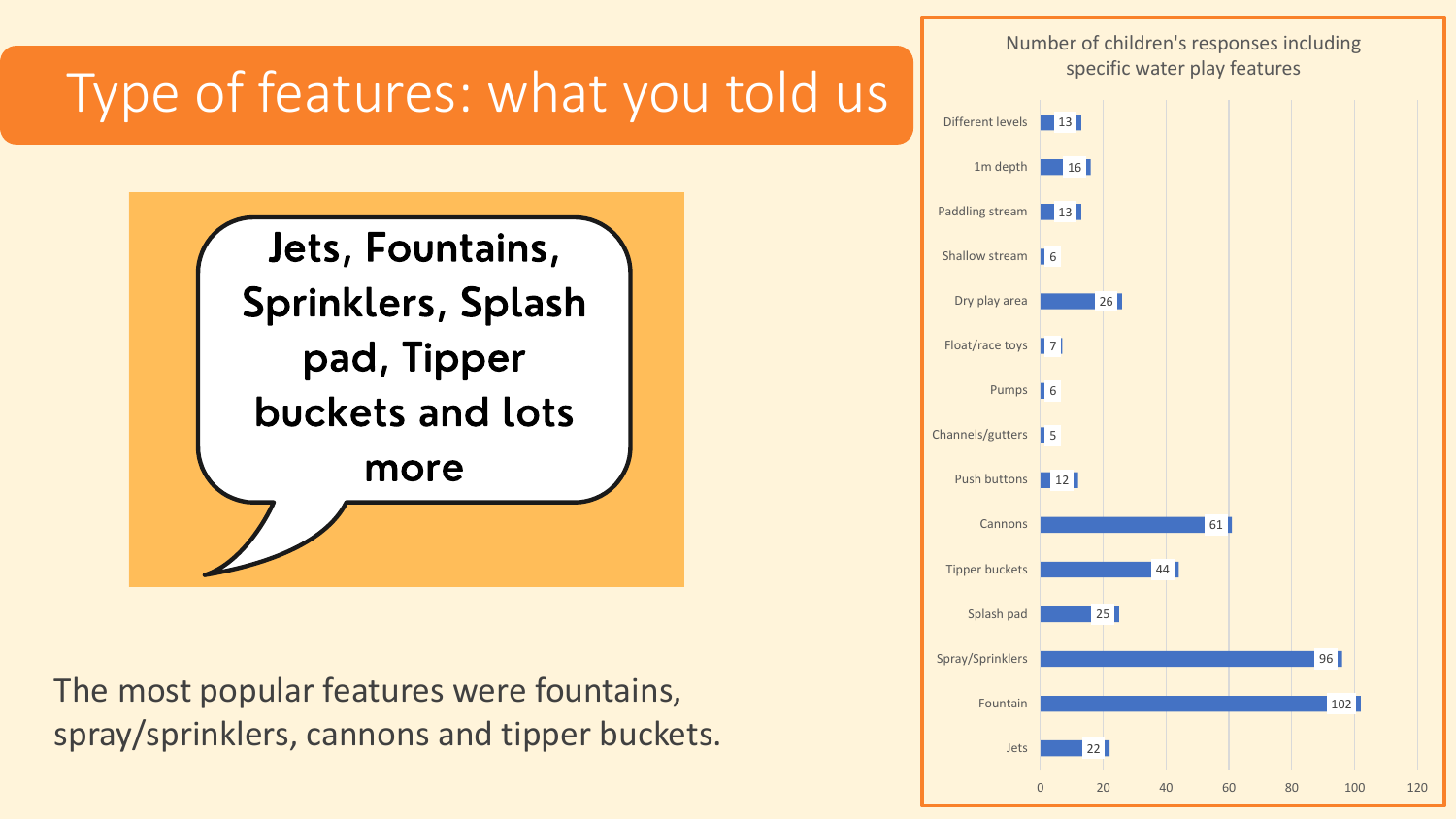## Other things you told us



**Consider different age groups**  Over a quarter of the children's responses separated the water play area into areas for different age groups.

#### **Access for all**

4% of the children's responses included wheelchair access.

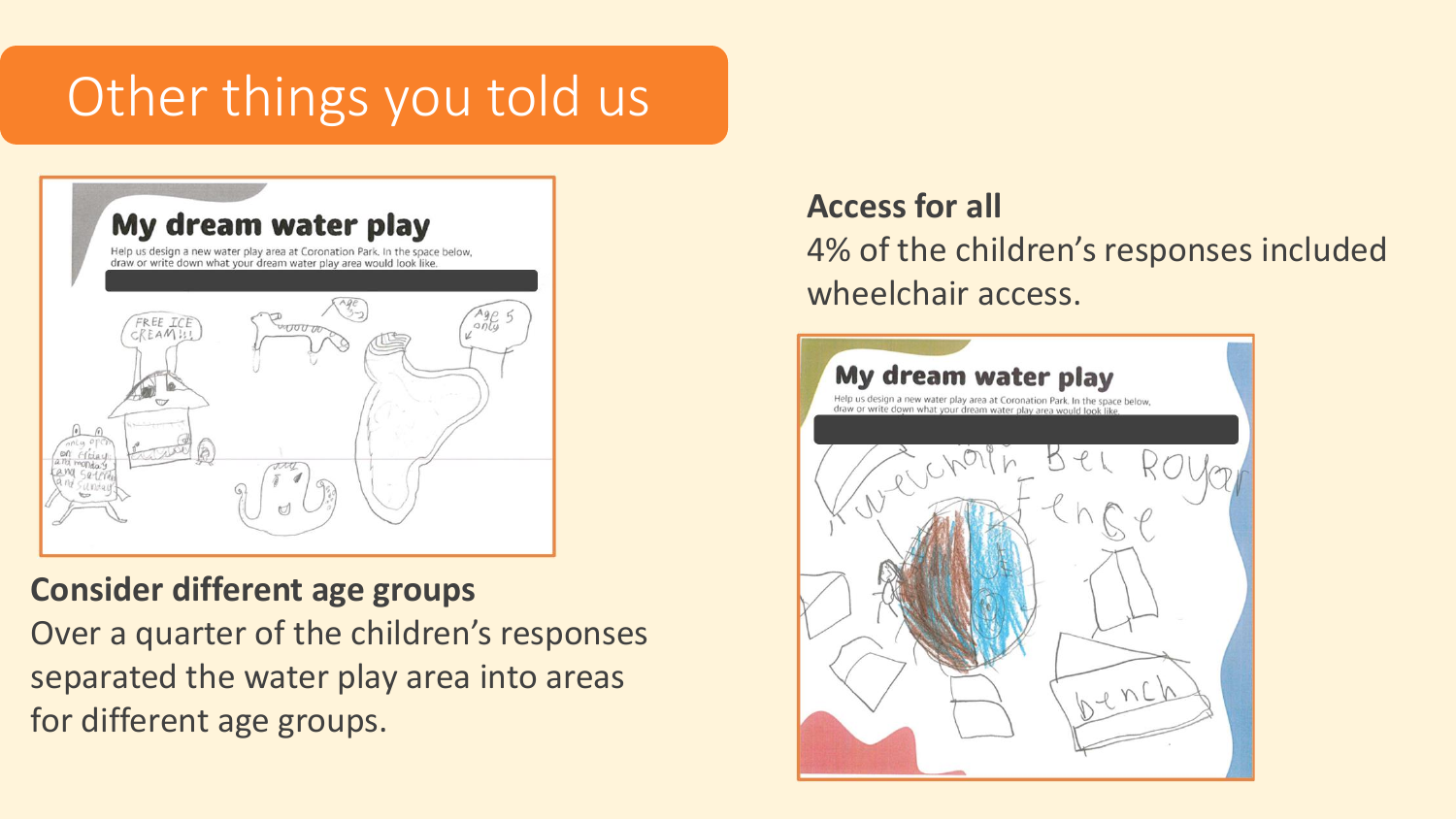## Other things you told us



#### **Somewhere to sit**

Many children's responses included a seating or sunbathing area.

#### **Safety**

Many children's responses included a secure fenced area.

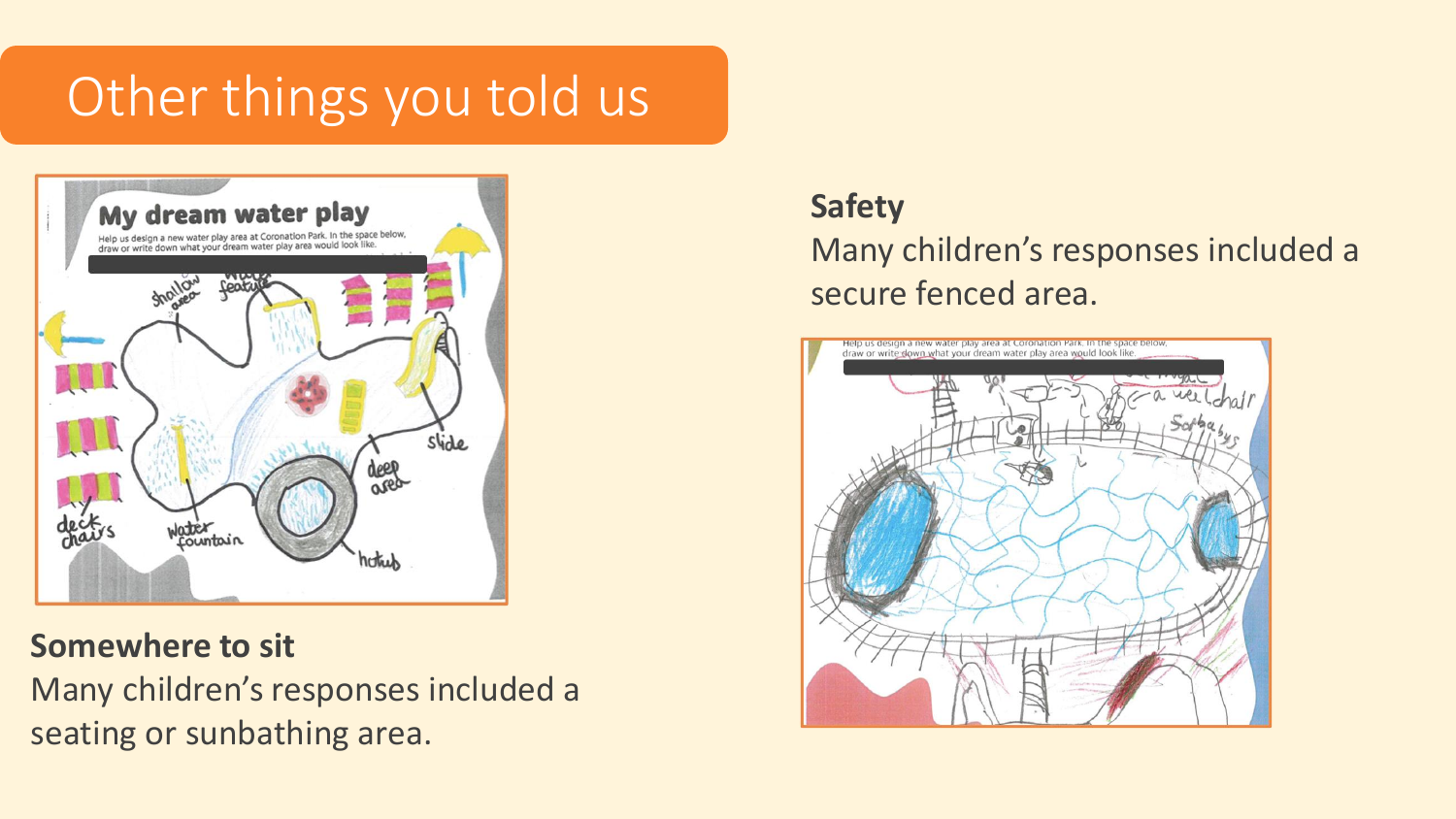## Other things you told us

#### **Swimming pools, diving boards and water slides**

Many children's responses included a deep swimming pool with diving boards and water

slides.



These features won't be possible as they are better suited to swimming pools and water parks which can be larger and deeper and are always monitored by lifeguards.

Any pool included in the future water play area in Coronation Park will be a paddling pool or paddling stream.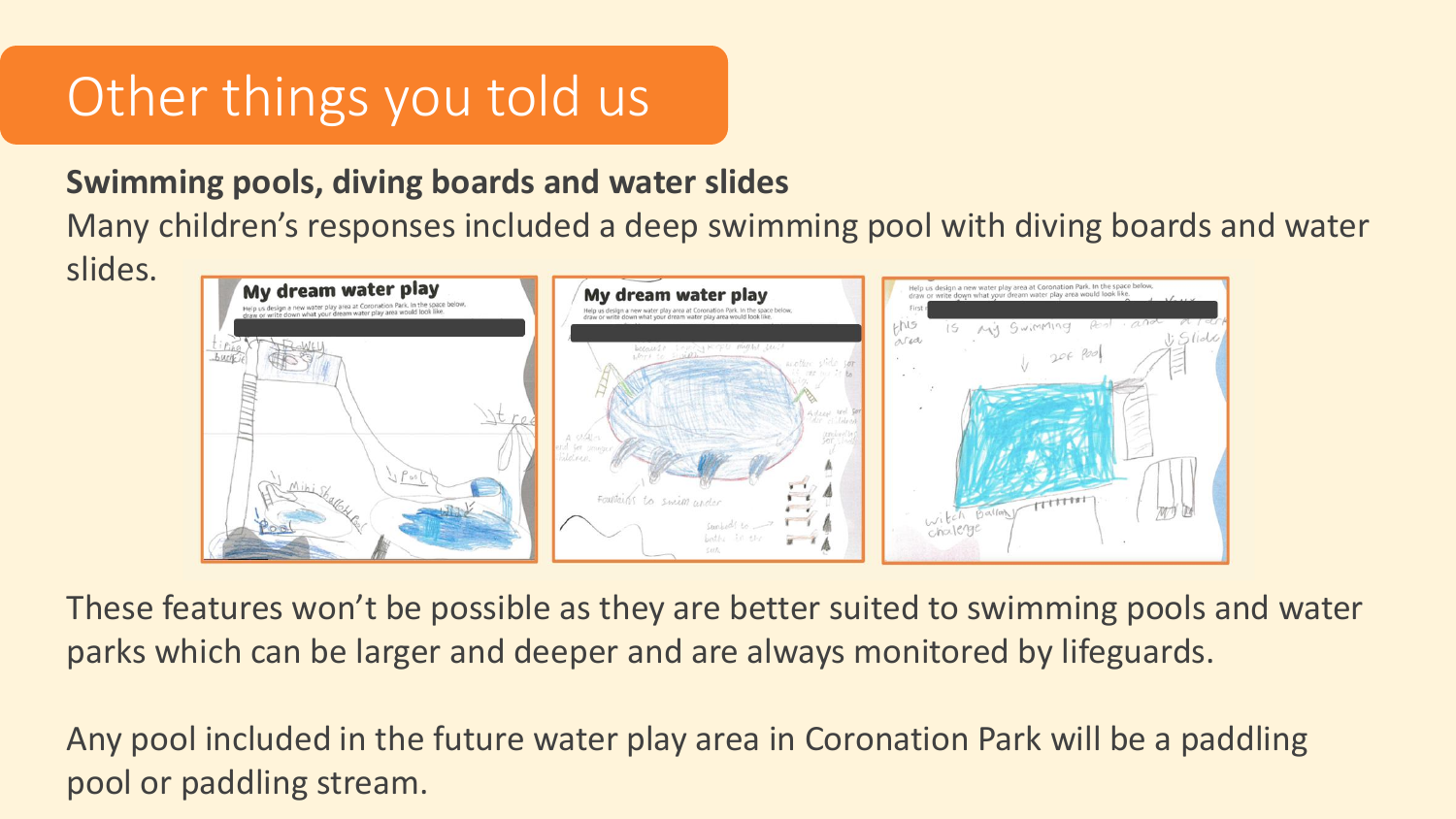### Other people we asked

We collected ideas from parents/grandparents/carers using an online survey and had a number of meetings with people involved with the Park.

The findings about the future water play area and water play features were:

- Nearly half of all responses preferred a new water play area and roughly a quarter preferred a new pool
- The responses showed interest in most of the possible water play features

These results will be combined with the children's responses.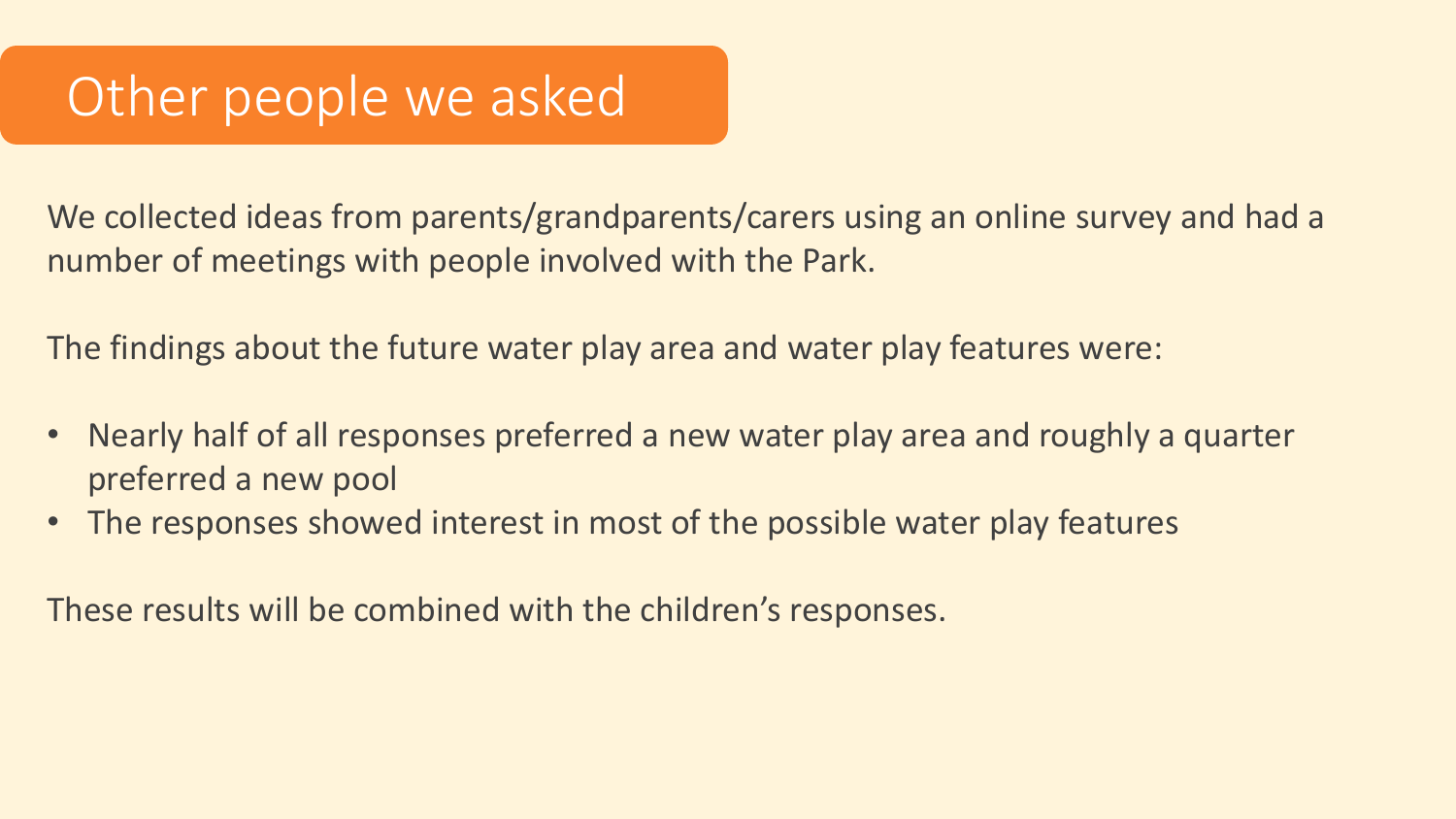## Combined results

The children's responses, meetings and online survey results have told us:

- The existing paddling pool should be replaced with something new . A new water play area was the preference from adults and over half of the children's responses included water play and a pool
- The water play area should appeal to children under 5 and include features that will appeal to the under 10s. Consideration should be given to how different age groups will use the Park
- The area should be accessible, safe and fun for all children
- Fountains, spray/sprinklers and tipper buckets were popular responses in both the online survey and children's worksheets. The responses from the the children's worksheets should be used to prioritise the other features included

All of this information has been given to the team who will design the future Water Play area.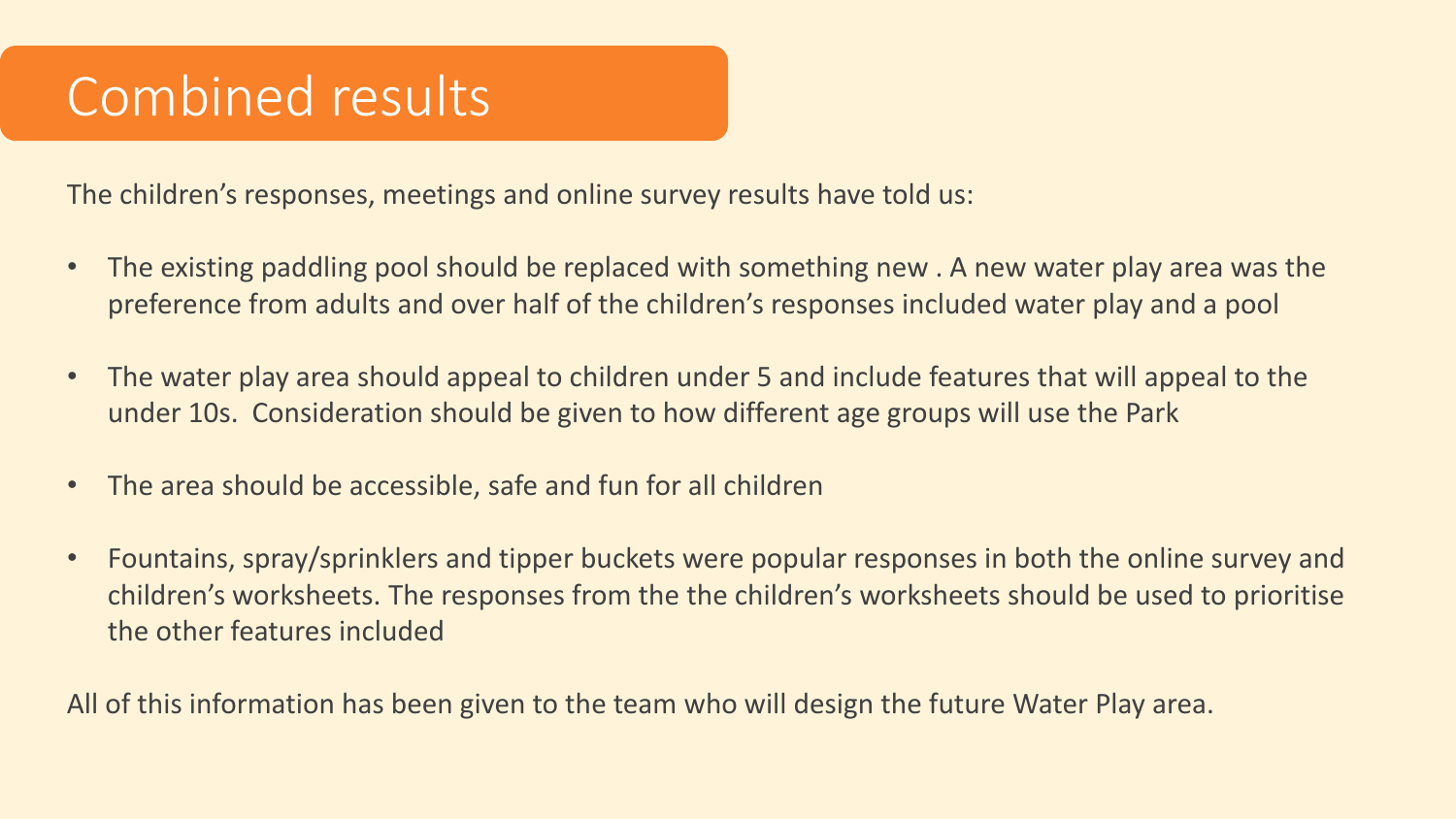### What happens now

Designers are now planning what the future Water Play area will look like.

Planning permission is required before building work can start. We hope to follow this plan: